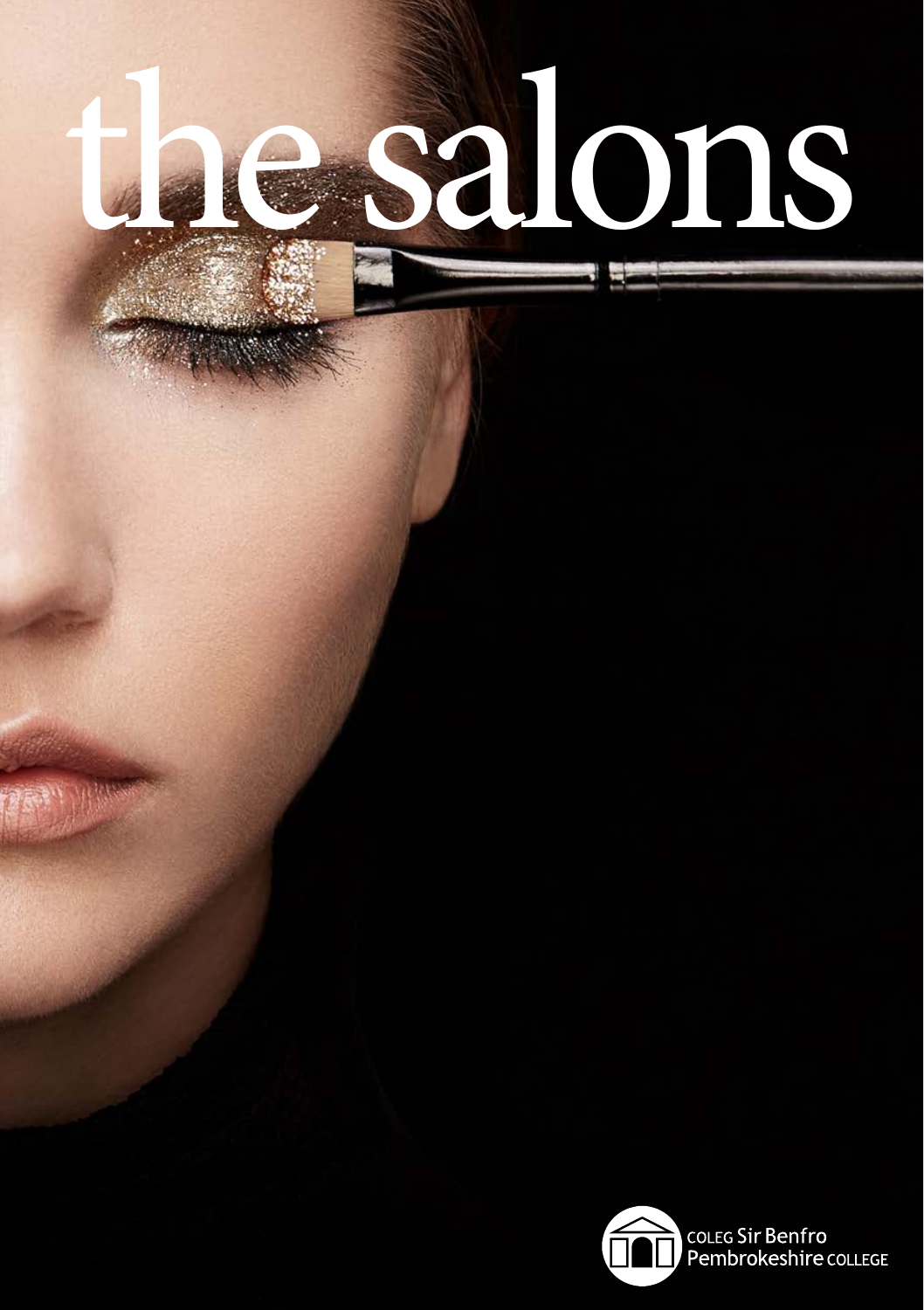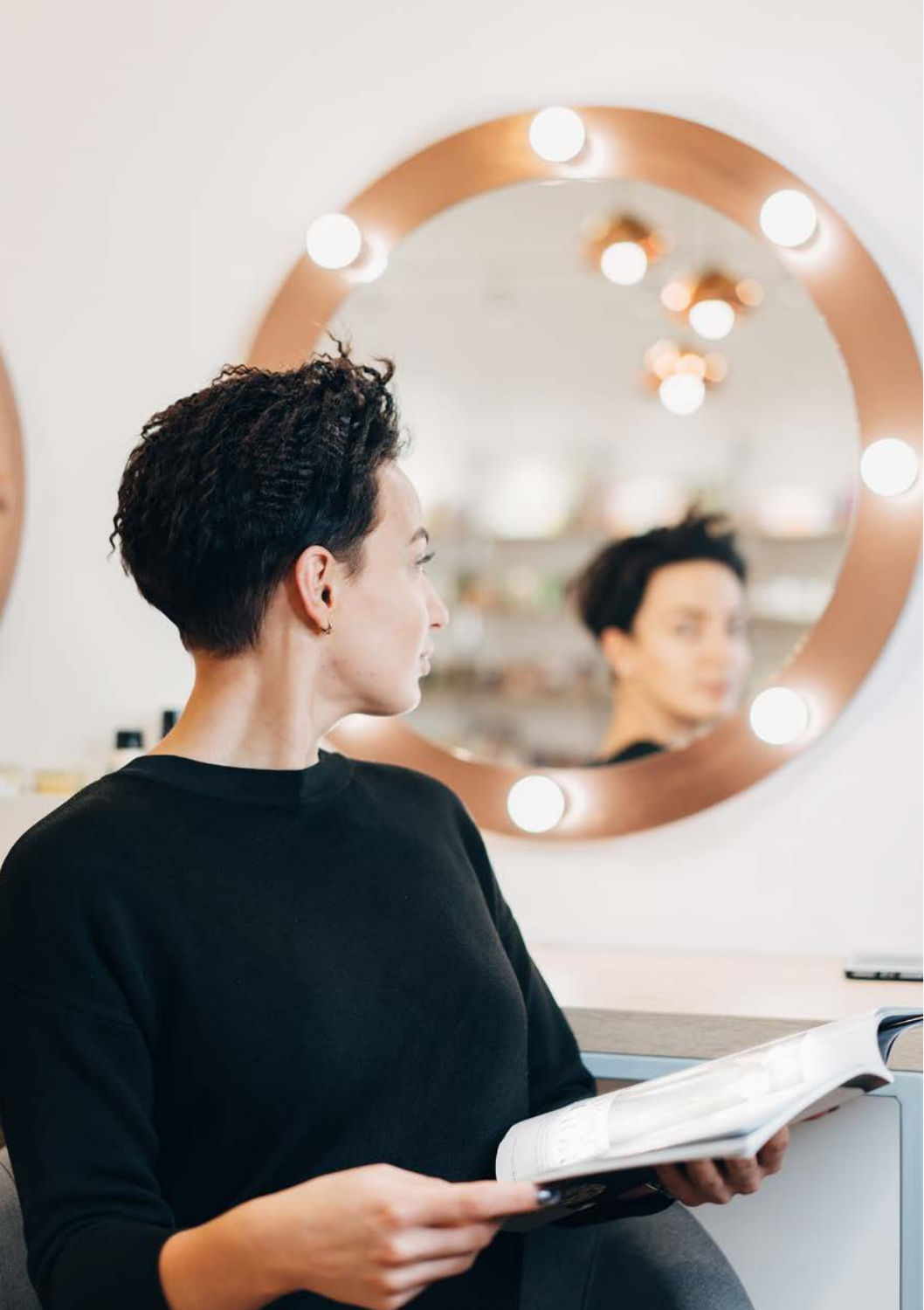### welcome

Our commercial salons are open to the public and offer a wide range of high quality hair, beauty and complementary therapy services at excellent prices.

Appointments are available during the day and on some evenings. We welcome both male and female clients and special arrangements can be made for group bookings and for 'Pamper' events.

#### *training salons*

Although students will be carrying out the treatments, please be assured that they are supervised at all times by our team of experienced professionals.

We are proud of the high standards achieved by our students who, each year, win awards for the outstanding treatments that they provide.



Every effort is made to ensure that we bring you the highest standard of service at all times.

#### *booking*

Booking is not always necessary.

Opening times and treatment availability vary depending on the time of year, please visit our Facebook page: facebook.com/pembs.salons or the College website for more information.

#### *01437 753 164 salons@pembrokeshire.ac.uk*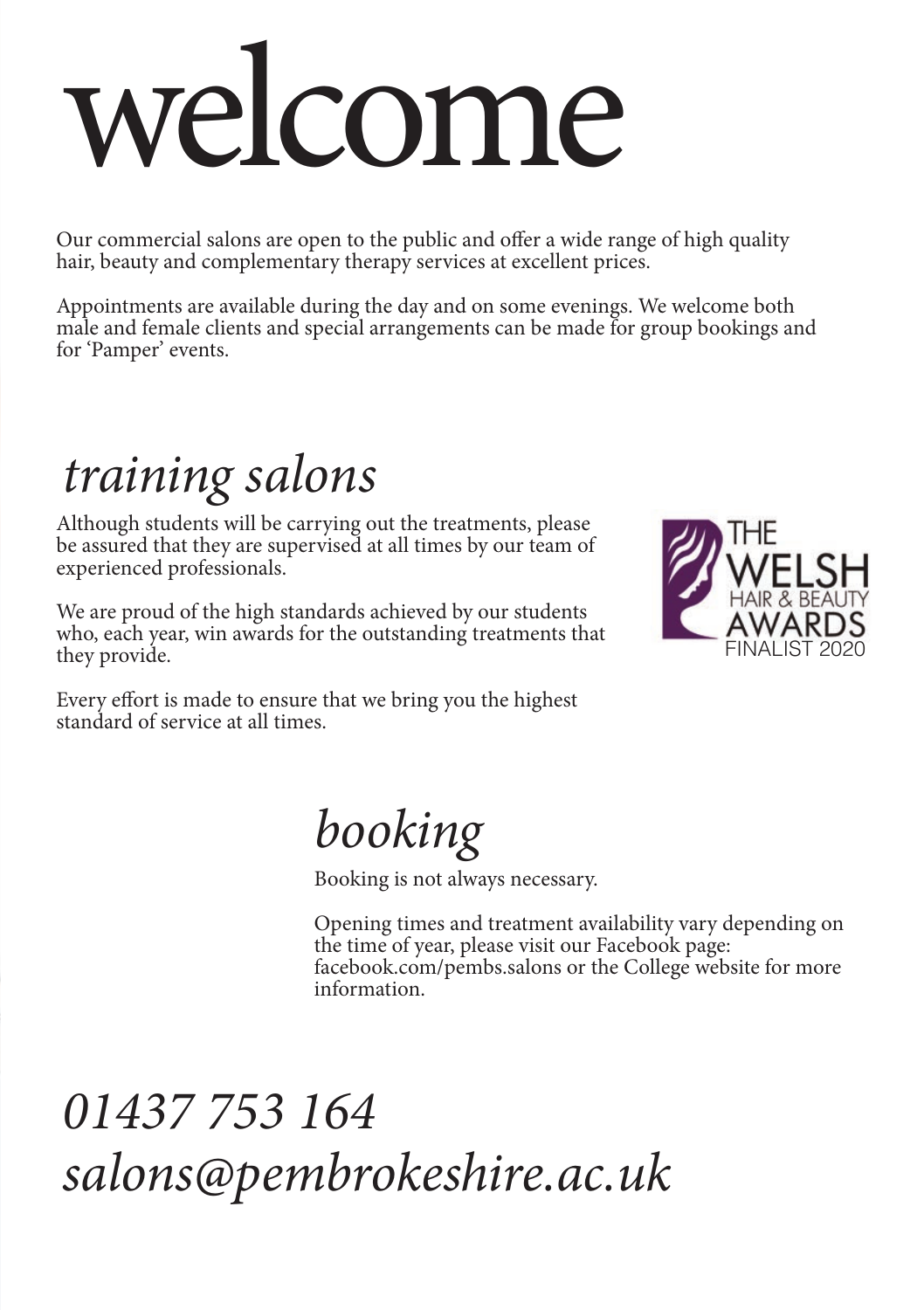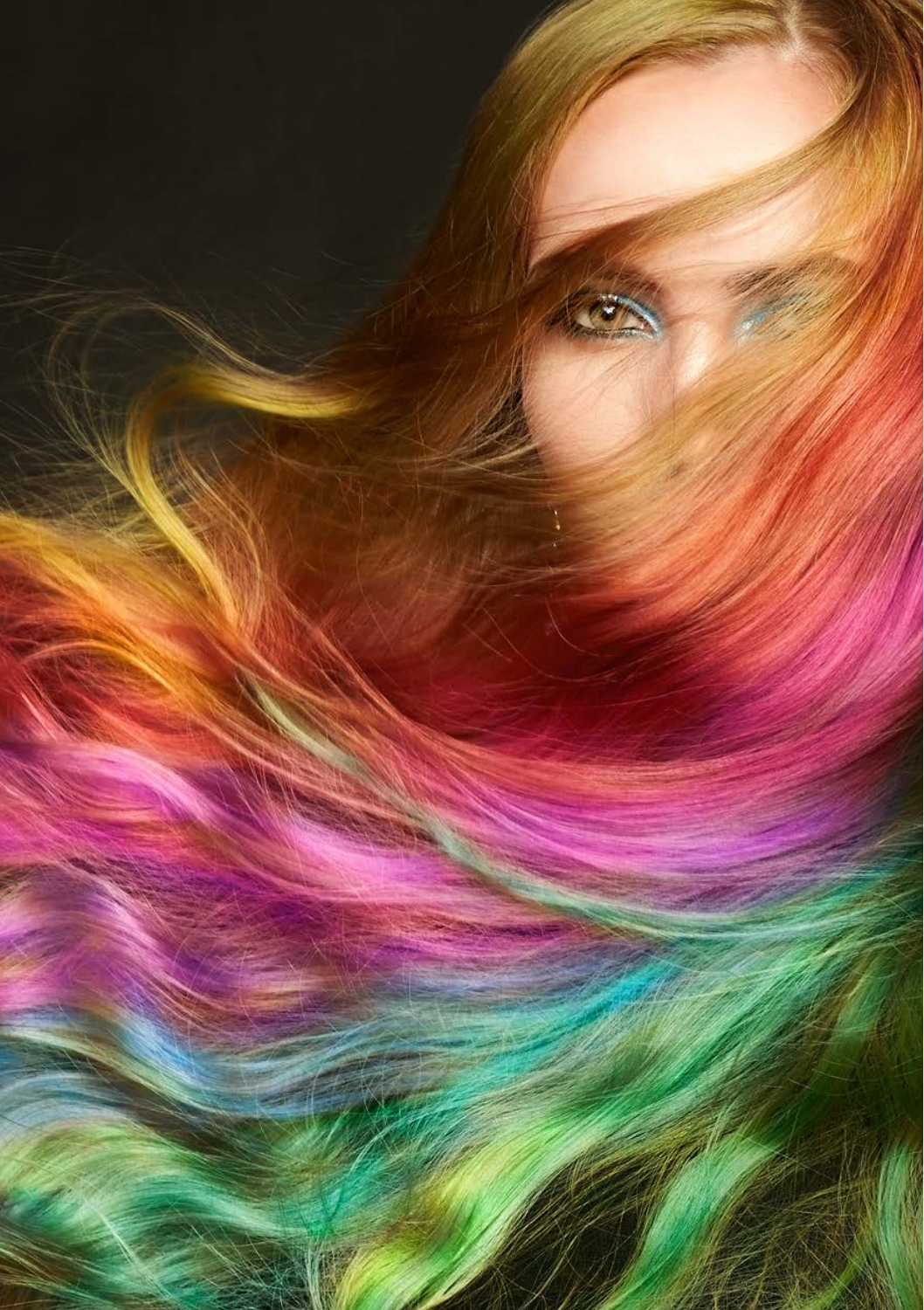### hair *hairstyling*

- $E$ 3 Child cut (under 5)
- $E$ 5 Ladies cut
- $E$ <sup>£7</sup> Ladies wash & cut
- $E$ 5 Blow dry
- £ 5 Shampoo & set
- $E$ 10 Cut & blow dry
- £ 8 Put up Conditioning treatment
- $2^{\epsilon}8$  inc. blow dry
- $^{68}$  inc. blow dry<br> $^{612}$  inc. cut & blow dry Milkshake luxury conditioning treatment
- $^{\epsilon}12$ - inc. blow dry
- $16$  inc. cut & blow dry

#### *perms*

All perms and colours are inclusive of cut and finish, styling products and refreshments.

- $E$ 18 Standard perm
- £ 20 Acid perm
- £ 26 Long hair perm

#### *colouring*

Semi-permanent

- $^{\epsilon}17$  $-$  short
- $21$ - to shoulder
- $*$  $25$ - below shoulder
- £ 22 Regrowth
	- Full head
- $25$ - short
- $29$ - to shoulder
- \*£ 33 - below shoulder
	- **Ouasi**
- $21$  short
- $24$ - to shoulder
- $*$ £27 - below shoulder

A skin test MUST be carried out 48 hours prior to all colouring. Please ask about Colourstart Transfers.

#### *level 3 hairdressers*

- $12$  Cut & blow dry
- $E$ 15 Restyle & blow dry
- \*£ 10 Put up Deluxe Argan oil whipped cream treatment
- $12$  inc. blow dry
- $16$  inc. cut & blow dry
- \*£ 30 Colouring
- \*£ 15 Colour stripper
- \*£ 40 Full head bleach & toner
- \*£ 30 Regrowth scalp bleach
- \*£ 45 Balayage / Ombre inc. toner
- $£10$  Additional toner

#### *gents hair*

- $24$  Cut
- $E$ <sup>£5</sup> Wash & cut
- \*£ 3 Facial trim
- \*£ 12 Full head colour
	- £ 9 Partial colour
	- £ 9 Regrowth
- $E$ 10 Guylites
- \*£ 18 Cap highlights / lowlight Full head foils
	- short
- $28$  $230$ - to shoulder
- \*£ 34 below shoulder
- \*£ 18 T section foils
- \*£ 21 Half head foils
	- Foils with infill permanent colour
- $2^{\epsilon}31$  T section
- £ 34 - half head
- \*£ 39 - full head
	- Spatula
- $23$ - to shoulder
- \* $26$ - below shoulder

\* Price quoted is starting price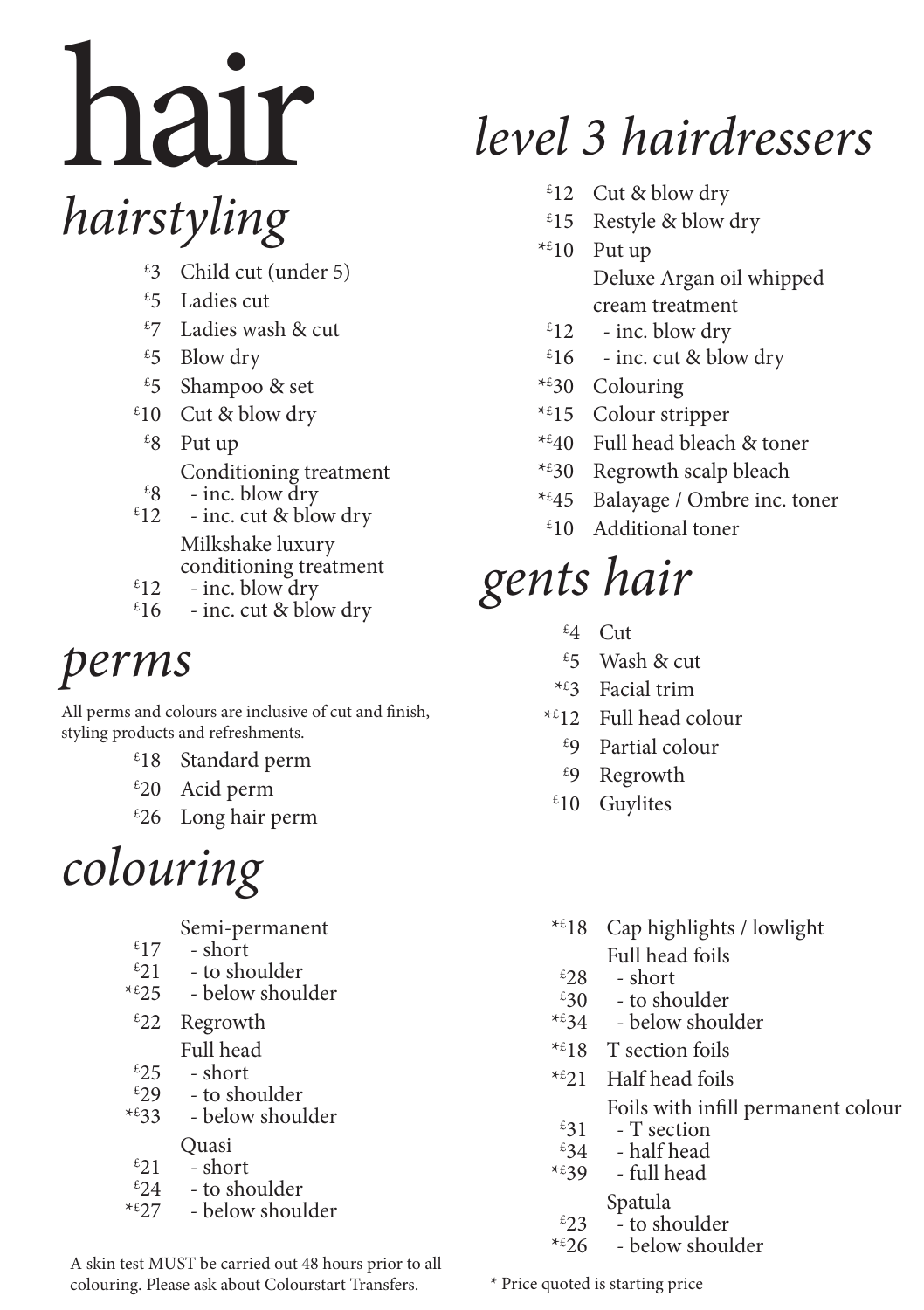# aromatherapy *body massage*

A full consultation and aromatherapy massage using a blend of essential oils to suit individual needs.

- £ 18 One hour session
- $E90$  Course of six sessions
- $^{\epsilon}$ 11  $\;$  Thirty minute neck, back and shoulder massage
- $E29$  Course of three, thirty minute neck, back and shoulder massages

# reflexology *body massage*

A relaxing and rebalancing treatment for the whole body which helps to remove toxins, improve circulation, reduce stress and induce deep relaxation.

- $E$ 14 One hour session
- $E$ 75 Course of six sessions
- £ Thirty minute basic massage
- <sup>£</sup>9 Thirty minute basic massage<br><sup>£</sup>23 Course of three, thirty minute basic massages

### swedish *body massage*

To relax and de-stress the whole body.

- $E$ 15 One hour session
- £ 38 Course of three sessions
- $E10$  Thirty minute neck, back and shoulder massage
- $E25$  Course of three, thirty minute neck, back and shoulder massages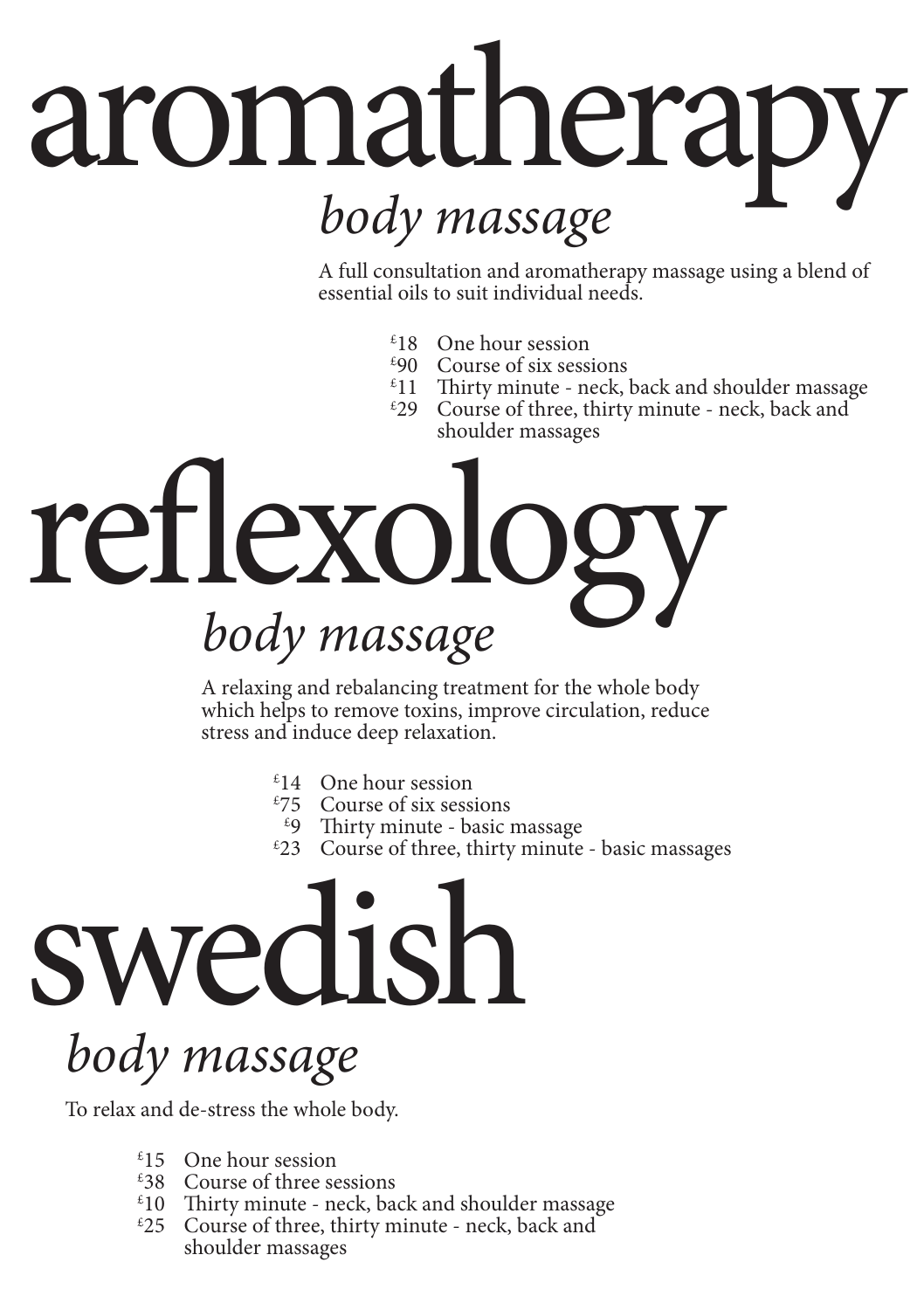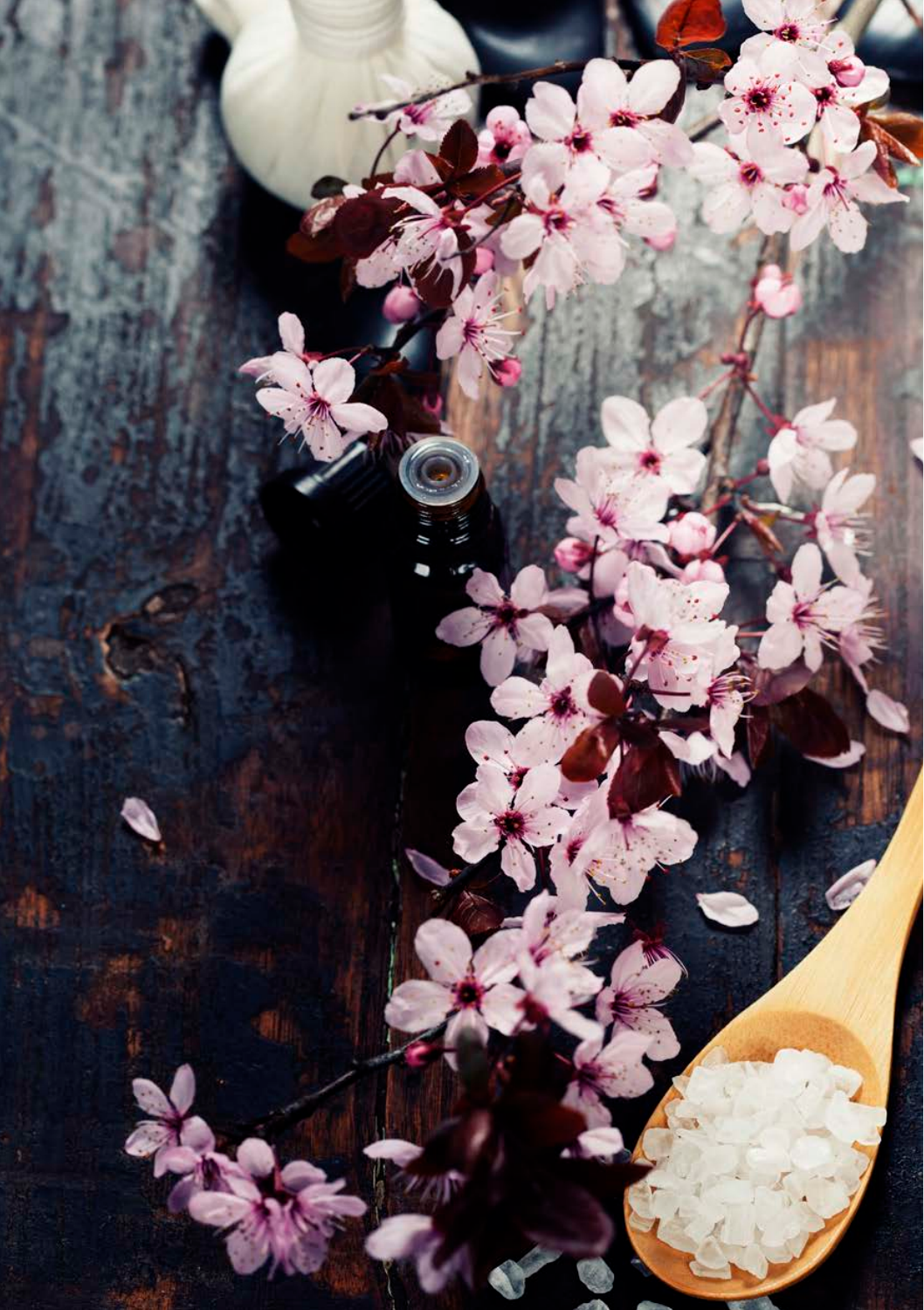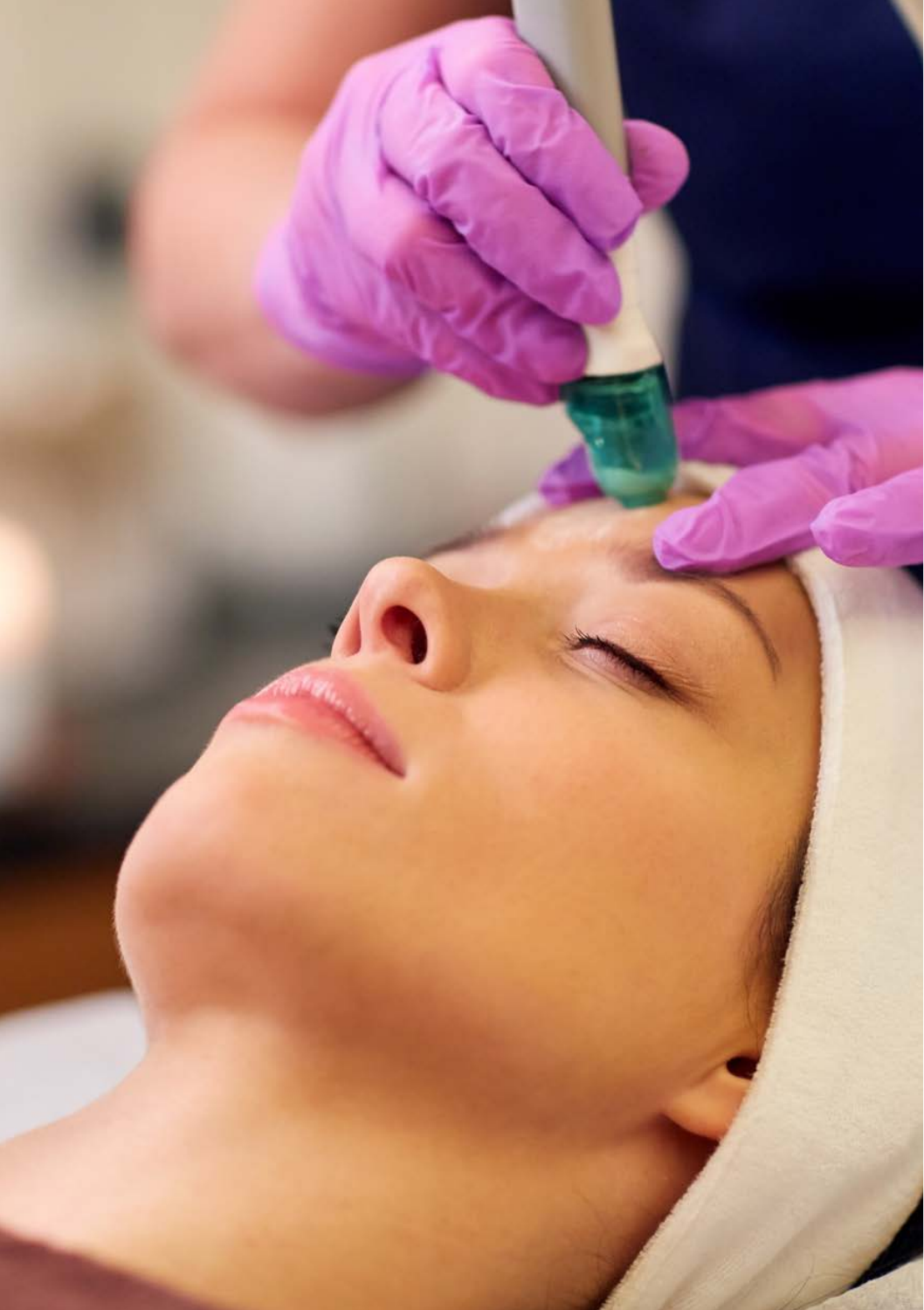

#### *non-surgical facelift*

A revolutionary new facial system for lifting, toning and firming. Eight sessions and includes pot of enhanced moisturiser.

- £ 135 Standard
- $E160$  Enhanced includes four dermafusion masks
- $^{t}$ 185  $\,$  Luxury includes eight dermafusion masks

#### *microdermabrasion*

Microdermabrasion achieves amazing results in improving the skin's texture, reducing fine lines and wrinkles, resulting in a more youthful looking appearance.

- £ 26 Single treatment
- $E$ 70 Course of three treatments
- <sup>£70</sup> Course of three treatments<sup>£110</sup> Course of five treatments
- $E$ 168 Course of eight treatments

#### *cleansing galvanic*

Deep cleansing gels, high frequency to nourish and oxygenate the skin. Vacuum suction option.

- £ 20 Single treatment
- £ 54 Course of three sessions

#### *eve taylor skin care*

Designed to suit your skin type. Includes exfoliation, massage and masque. Steam option.

- $£15$  One hour full face
- $E$ 20 One hour advanced full face
- £ 3 Optional eye contour masque
- $E$ 2 Optional lip contour masque
- £ 3 Optional Paraffin wax masque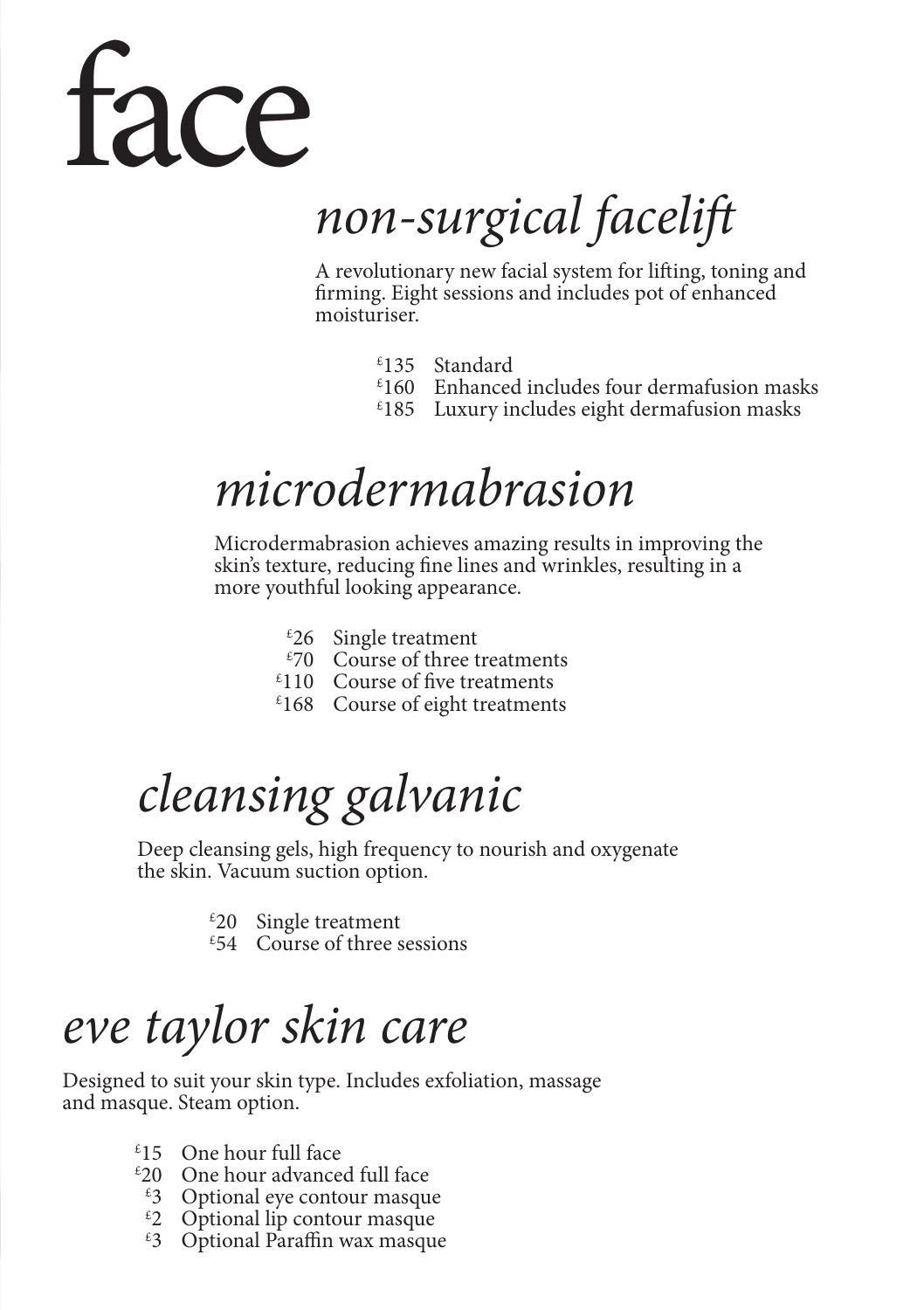## waxing

- $t$ 12 Full leg wax
- $E$ 8 Half leg wax
- $^{t}$ 6 Underarm
- £ 6 Bikini
- <sup>£4</sup> Lip, chin or eyebrow



- $£4$  Eyebrow tidy
- £ 5 Eyebrow reshape
- $57$  Eyelash tint
- £ 5 Eyebrow tint
- $E$ 11 Eyelash & eyebrow tint
- £ 8 Strip lashes
- $E$ 10 Individual flare lashes

## make-up

- $E$ 5 Daytime make-up
- $E$ <sup>£5</sup> Evening make-up (subject to availability)

### nail care

#### 10 Manicure

- $^{\epsilon}12$ - inc. mask & heated mitts
- $14$  inc. paraffin wax
- £ 11 Pedicure
- $13$  inc. mask & heated booties
- $25$ - inc. paraffin wax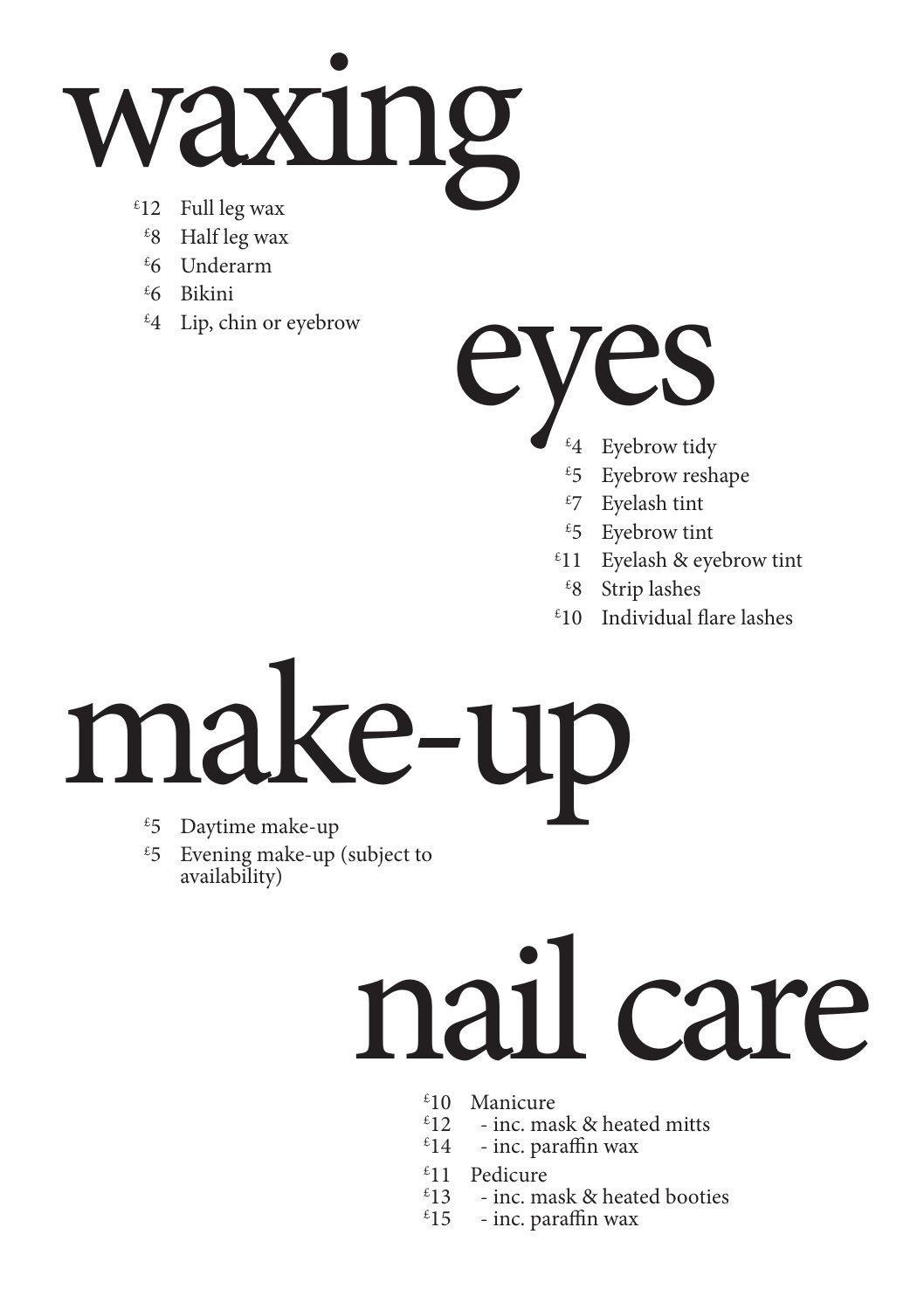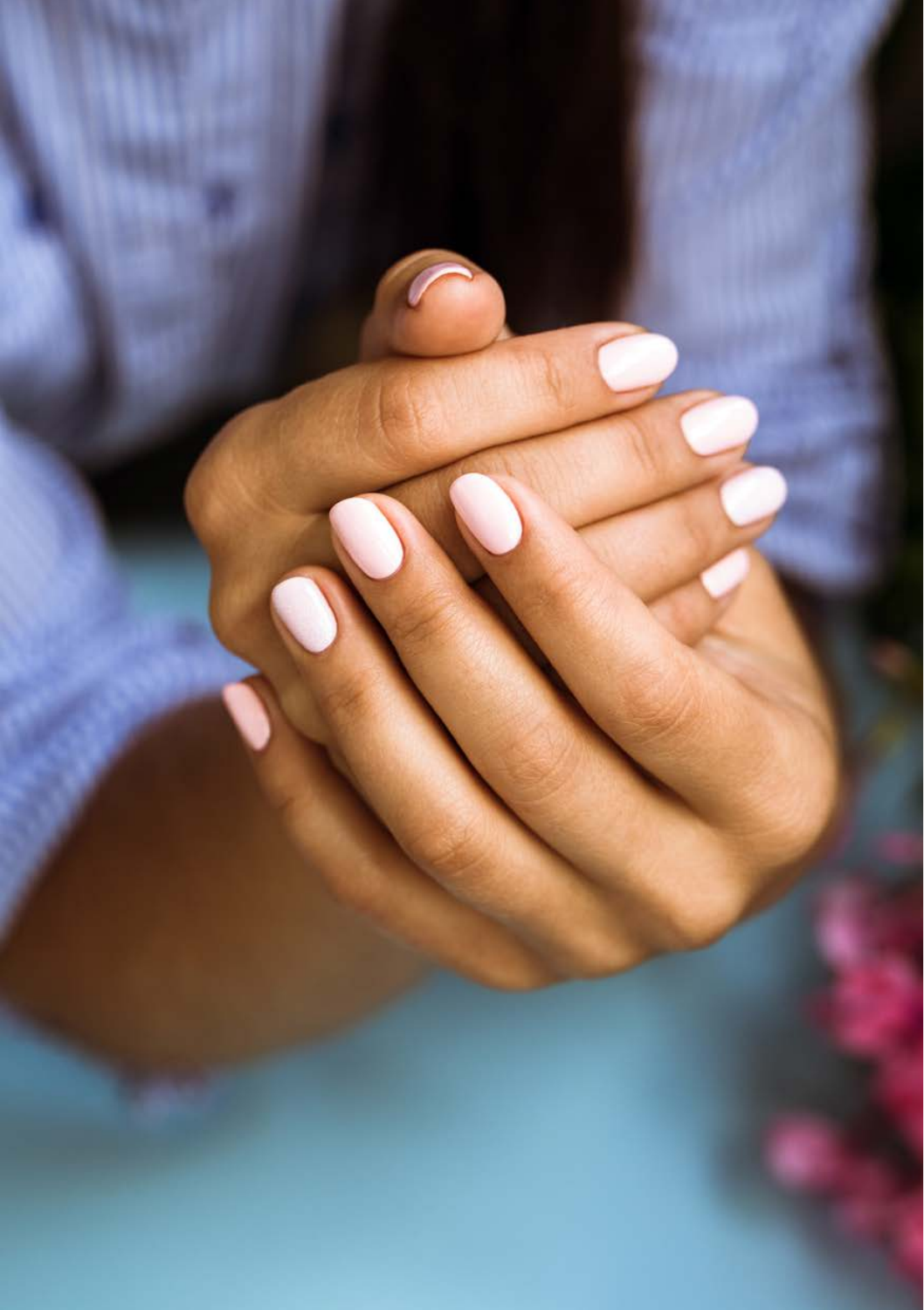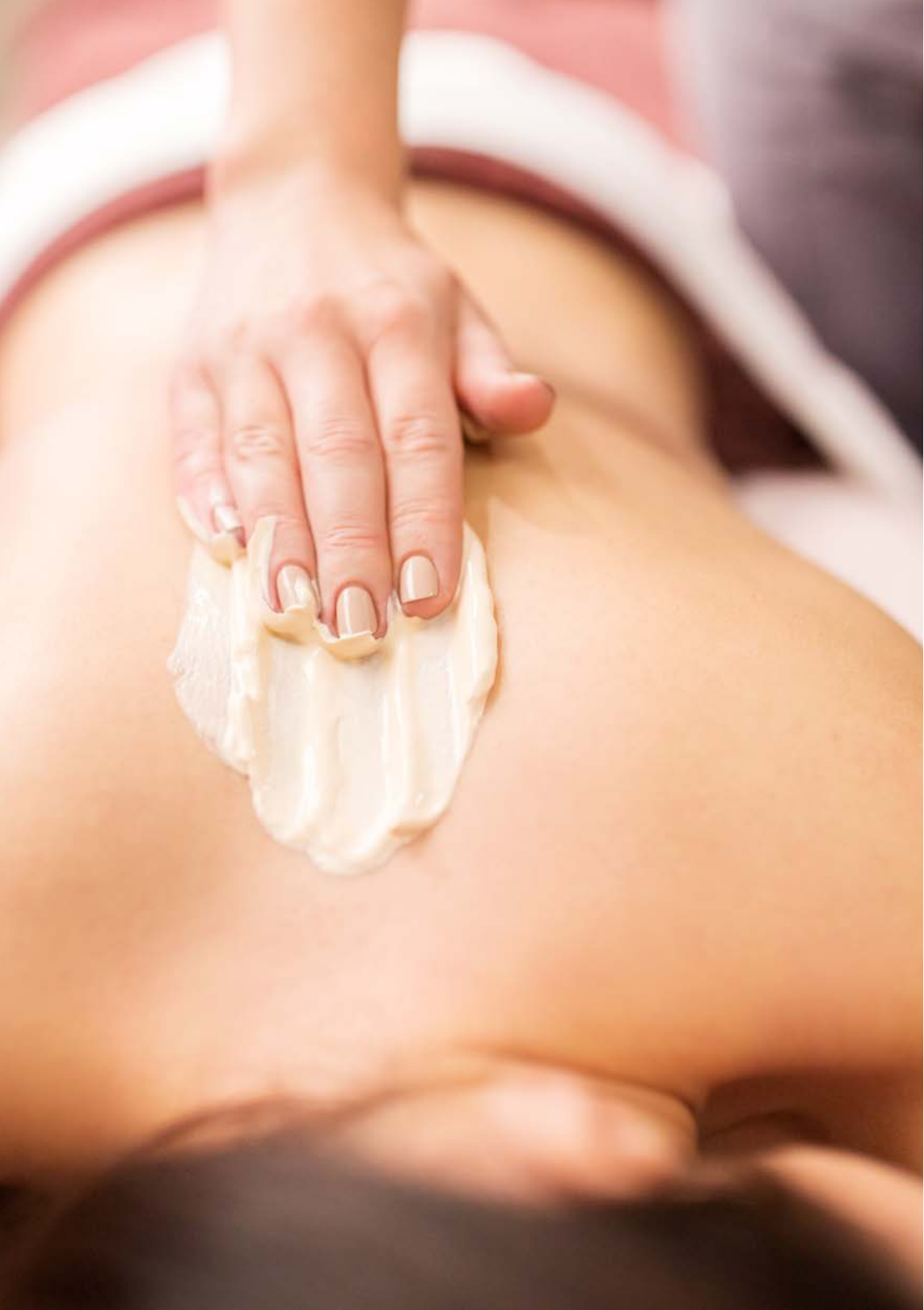

Body lifting and contouring treatment which tightens, lifts and promotes inch loss. Enhances the appearance of the skin.

- Single treatment
- £ 13 £ 45 £ 90 Course of four treatments
- Course of eight treatments

#### *galvanism*

Electrical therapy used to stimulate and treat fatty areas prone to cellulite. Followed by a mechanical massage and seaweed mask wrap of the problem area. Finished with a massage.

 $£10$  One hour treatment

#### *faradism*

Passive muscle exercise which firms poor muscle tone in specific areas. Finished with a seaweed mask then a massage of the area.

 $£10$  One hour treatment

*de-stress*

A combination of infra-red heat lamp to give a warm, therapeutic effect on tissues; a back, neck and shoulder massage; and audio sonic sound wave vibrations to relax tense muscles.

 $E$ 12 Forty minute treatment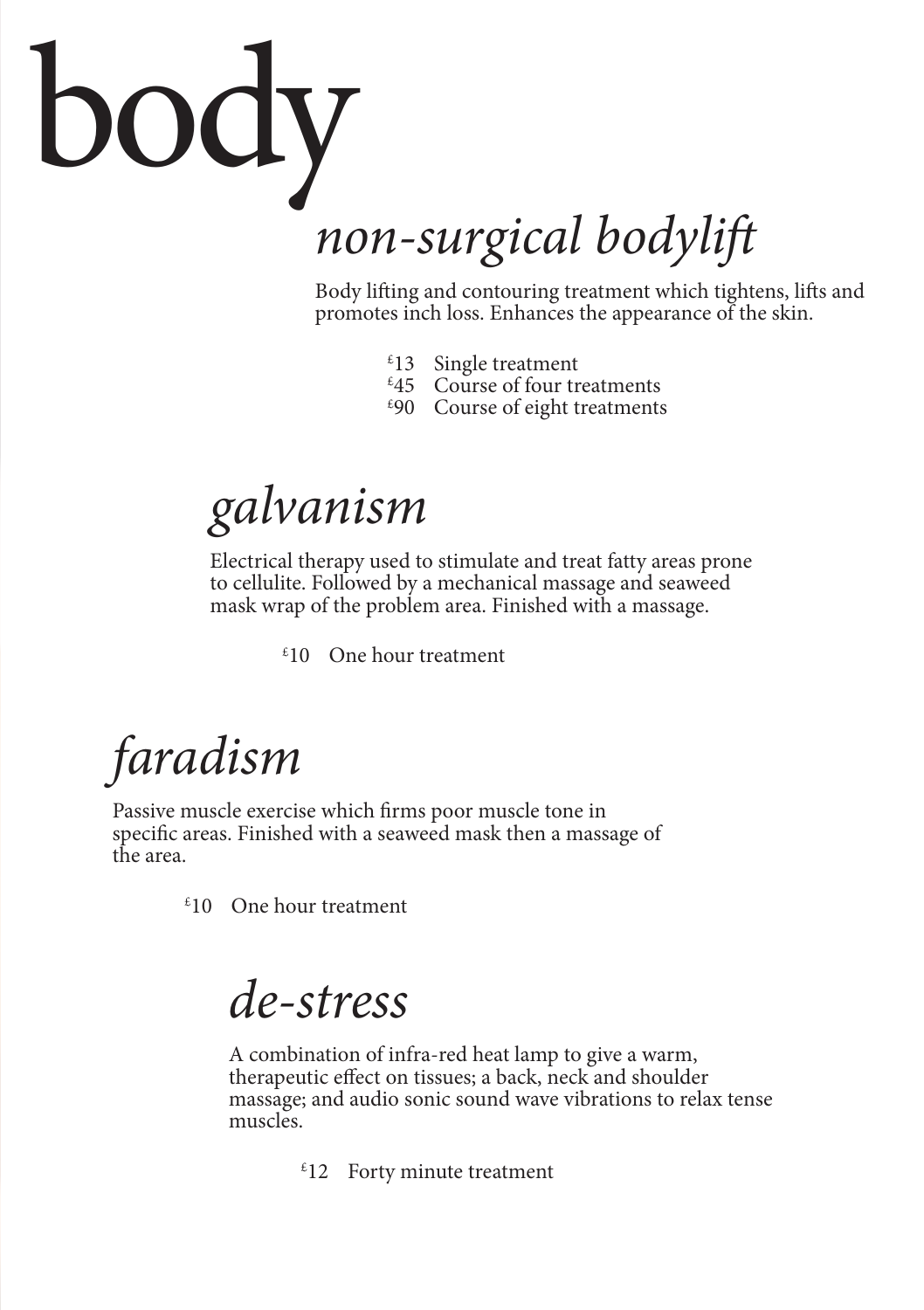body *back facial*

A combination deep cleansing, exfoliation and extractions.

 $15$  Per session

#### *hot stone massage*

A unique massage using specific stones heated at different temperatures.

 $0 \cdot P \cdot I$ 

 $E$ 18 Per session

*stockist of:*

#### **CLOUD NINE®**

milk\_shake

 $\langle$  the natural beauty  $\rangle$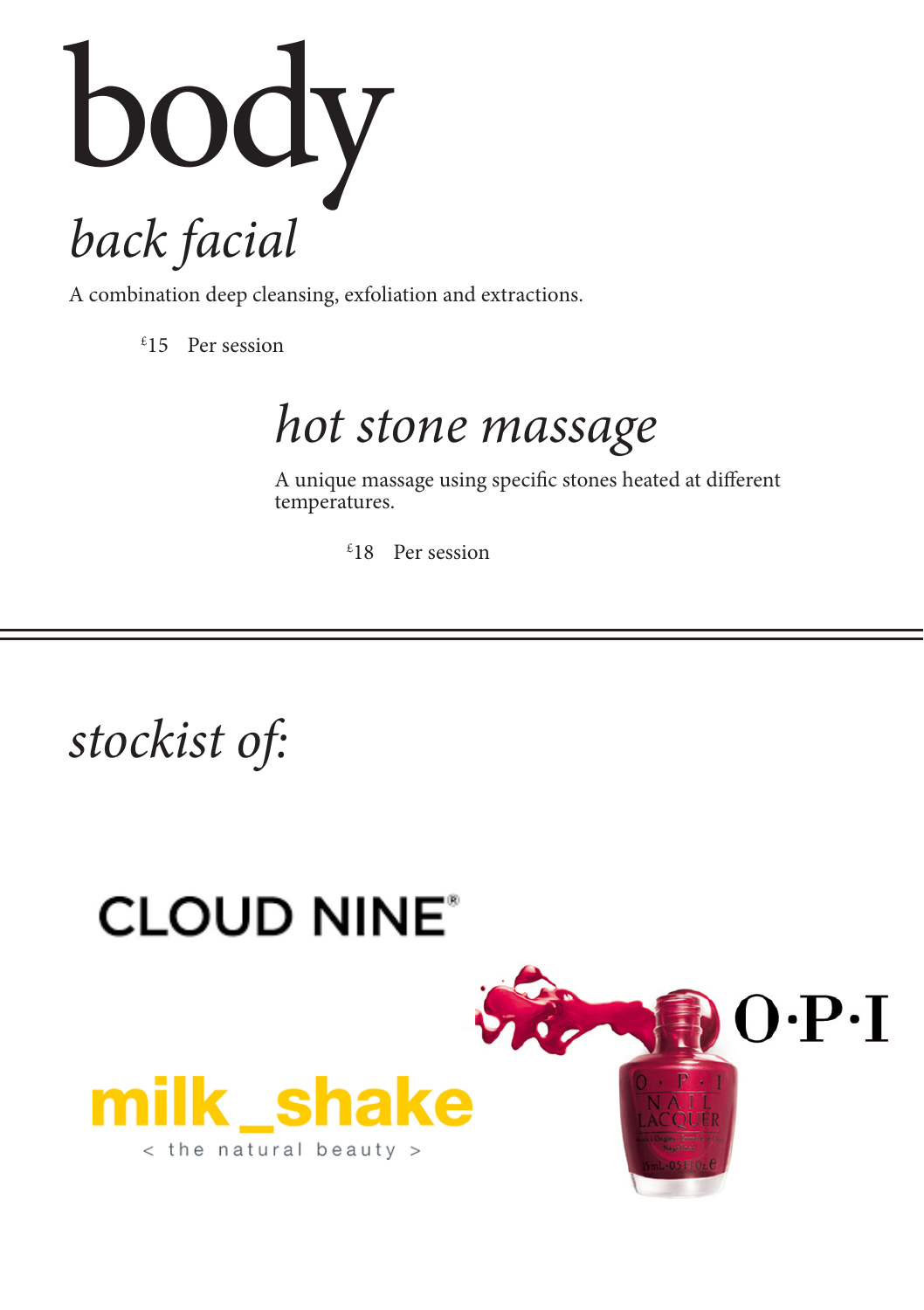